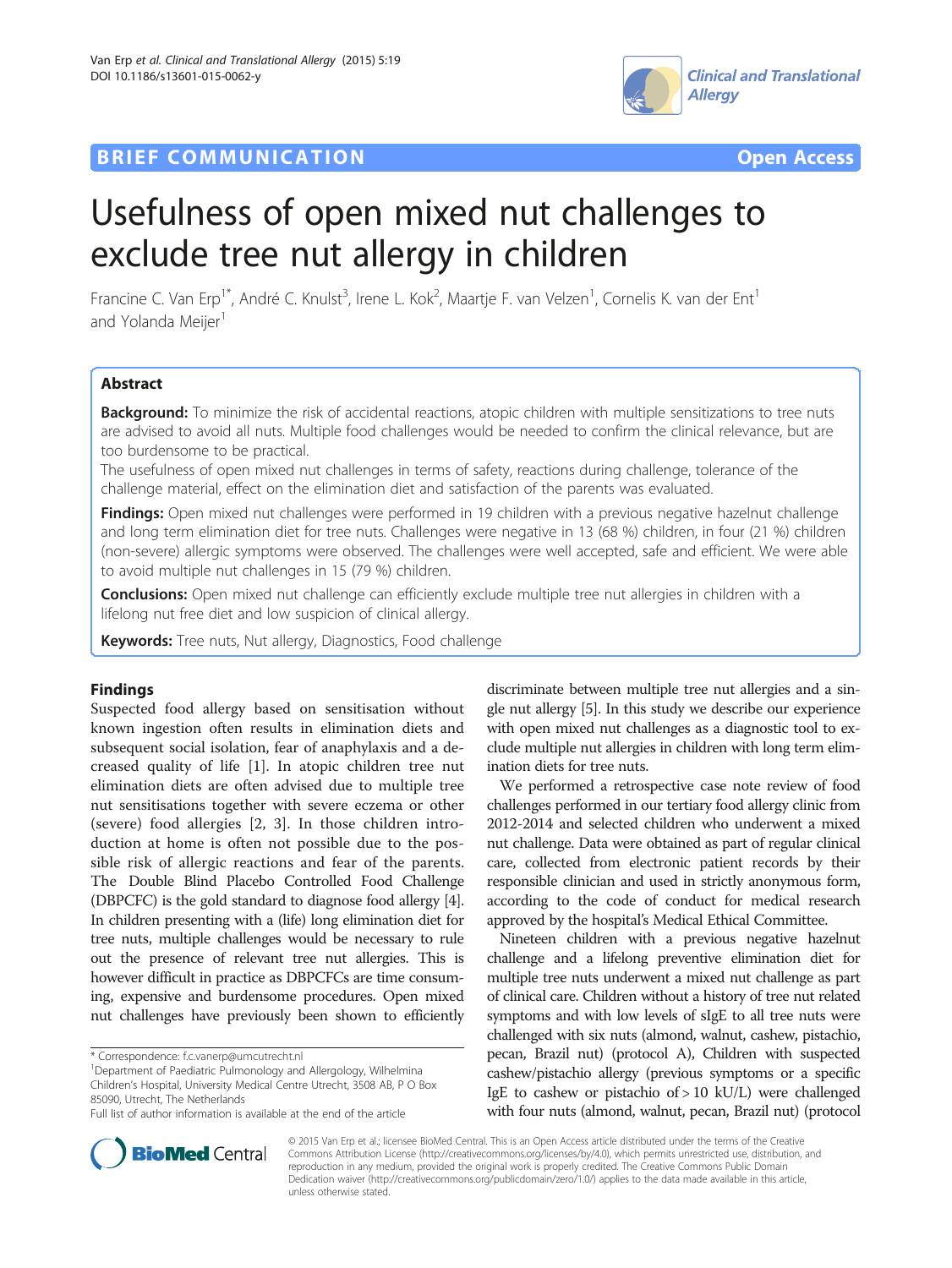B). In short, 5 g of each tree nut was blended and mixed with apple sauce. Increasing amounts of the mixture were given in an open challenge with 21 grams of whole tree nuts as the last step in the protocol (Table 1). Challenges were discontinued and considered positive in case of objective symptoms or if suggestive subjective symptoms occurred at 3 subsequent doses or a subjective symptom lasted for more than 45 minutes. In case of a negative challenge parents were advised to introduce all tested tree nuts subsequently into the diet of their child. After positive or inconclusive challenges an expert team of allergists decided whether (guided) reintroduction of tree nuts was possible or future multiple single nut challenges were indicated at the patient's request. One month after challenge parents were contacted by phone to evaluate the reintroduction of tree nuts, dietary restrictions and satisfaction about the challenge procedures.

Measurement of specific IgE (sIgE) was performed in all children within 1 year prior to the food challenge, using Immuno CAP-technique (Phadia, Uppsala, Sweden), IgE levels of  $\geq$  0.35 kU/L were considered positive. The presence of asthma, atopic dermatitis, allergic rhinitis and other food allergies was determined in out-patient clinic consultations before food challenge. Reactions during the challenge, tolerance of the nut mix challenge material, and satisfaction of the parents were evaluated with descriptive statistics.

Children who underwent the mixed nut challenge had a mean age of 10.1 (range: 5.4-17.1) years. Elimination diets for tree nuts were based on (multiple) sensitizations together with known other food allergy in 14 (74 %) or severe eczema in 3 (16 %) children. Two other children (12 %) eliminated tree nuts based on a history of immediate symptoms after ingestion of cashew or pistachio.

Table 1 Challenge protocol of mixed nut challenges

|                |               |                                                                                                                                 | Mixture<br>$A^a$      | Mixture<br>B <sub>p</sub> |  |  |
|----------------|---------------|---------------------------------------------------------------------------------------------------------------------------------|-----------------------|---------------------------|--|--|
| Portion        | Time<br>(min) | Mixture dose (q)                                                                                                                | Tree nuts<br>dose (g) | Tree nuts<br>dose(q)      |  |  |
|                | 0             | 1                                                                                                                               | 0,2                   | 0,1                       |  |  |
| $\overline{2}$ | 15            | 4                                                                                                                               | 0,7                   | 0,5                       |  |  |
| 3              | 30            | 11                                                                                                                              | 2,2                   | 1,5                       |  |  |
| $\overline{4}$ | 60            | 33                                                                                                                              | 6,7                   | 4,4                       |  |  |
| 5              | 90            | 100                                                                                                                             | 20,1                  | 13,3                      |  |  |
| 6              | 150           | Open challenge with whole<br>nuts (2 almonds, 2 half walnuts,<br>2 half pecans, 1 Brazil nut, 2<br>cashew nuts*, 2 pistachios*) | ca. 21                | ca. 17                    |  |  |
|                |               | Total                                                                                                                           | 51                    | 37                        |  |  |

\* Only in mixture A

Challenges were performed with mixture B in four children. Individual characteristics and sensitization patterns of all children are shown in Table [2.](#page-2-0)

In 13 children (68 %) the mixed nut challenge was considered negative. Allergic symptoms were observed in 4 (21 %) children, all with Sampson grade 3 reactions [[6\]](#page-4-0). No correlation between levels of sIgE and outcome of the mixed nut challenge could be found. In one positive tested child (case 3), IgE negative nuts were introduced successfully. In one other child (case 4) parents successfully introduced almond and walnut based on their own decision. In 2 (11 %) young children the test was inconclusive due to aversion. In one of those children (case 2) tree nuts with negative sIgE results were successfully introduced at home without additional challenges. Overall we were able to avoid multiple challenges in 15 (79 %) children and successfully could expand the diet in 14 (74 %) children (Table [2](#page-2-0)). All parents were satisfied about the challenge material, challenge protocol and outcome of the challenge.

We successfully performed mixed nut challenges in children with previous negative hazelnut challenge and low suspicion of (multiple) tree nut allergy. Hazelnut allergy was ruled out first because sIgE to hazelnut was relatively high (mean 24.5 kU/L). Moreover, hazelnut is one of the most frequently consumed tree nuts in Europe and the most prevalent cause of tree nut allergy in the Netherlands [\[7](#page-4-0)]. No clear cut-off point of sIgE to tree nuts was used to select children for mixed nut challenge as the results of the few previous published studies on this topic differ widely between patient populations and tree nuts [[8](#page-4-0), [9](#page-4-0)]. However, children were never challenged when any sIgE level to tree nuts was above 10 kU/L. The lack of correlation between sIgE values and mixed nut challenge outcome in our study demonstrates that the usefulness of multiple allergen testing in children with lifelong elimination diets is questionable. In children without multiple tree nut sensitization and without previous symptoms after ingestion, introduction at home is justified [[4](#page-4-0)]. Nevertheless, in case of extreme anxiety in children and/or parents, mixed nut challenges were useful and successfully performed for this reason in three children (cases 7,13 and 17). Children with a clear history of tree nut related symptoms were excluded or not tested for cashew/ pistachio as they were expected to develop symptoms during the mixed nut challenge and therefore were unlikely to benefit from the mixed nut challenge in terms of accurate diagnosis and opportunities to expand the diet. In those children single nut challenges with nuts relevant to the child's diet were performed at parent's request. When symptoms occurred during challenge the true diagnostic value of the mixed nut challenge remained questionable as the culprit nut was unknown. However, as proposed by Ball et al. previously,

<sup>&</sup>lt;sup>a</sup>Mixture A: 5 g of each nut (almond, walnut, cashew, pistachio, pecan, Brazil nut) and 120 g apple sauce.

b<br>Mixture B: 5 g of each nut (almond, walnut, pecan, Brazil nut) and 130 g apple sauce.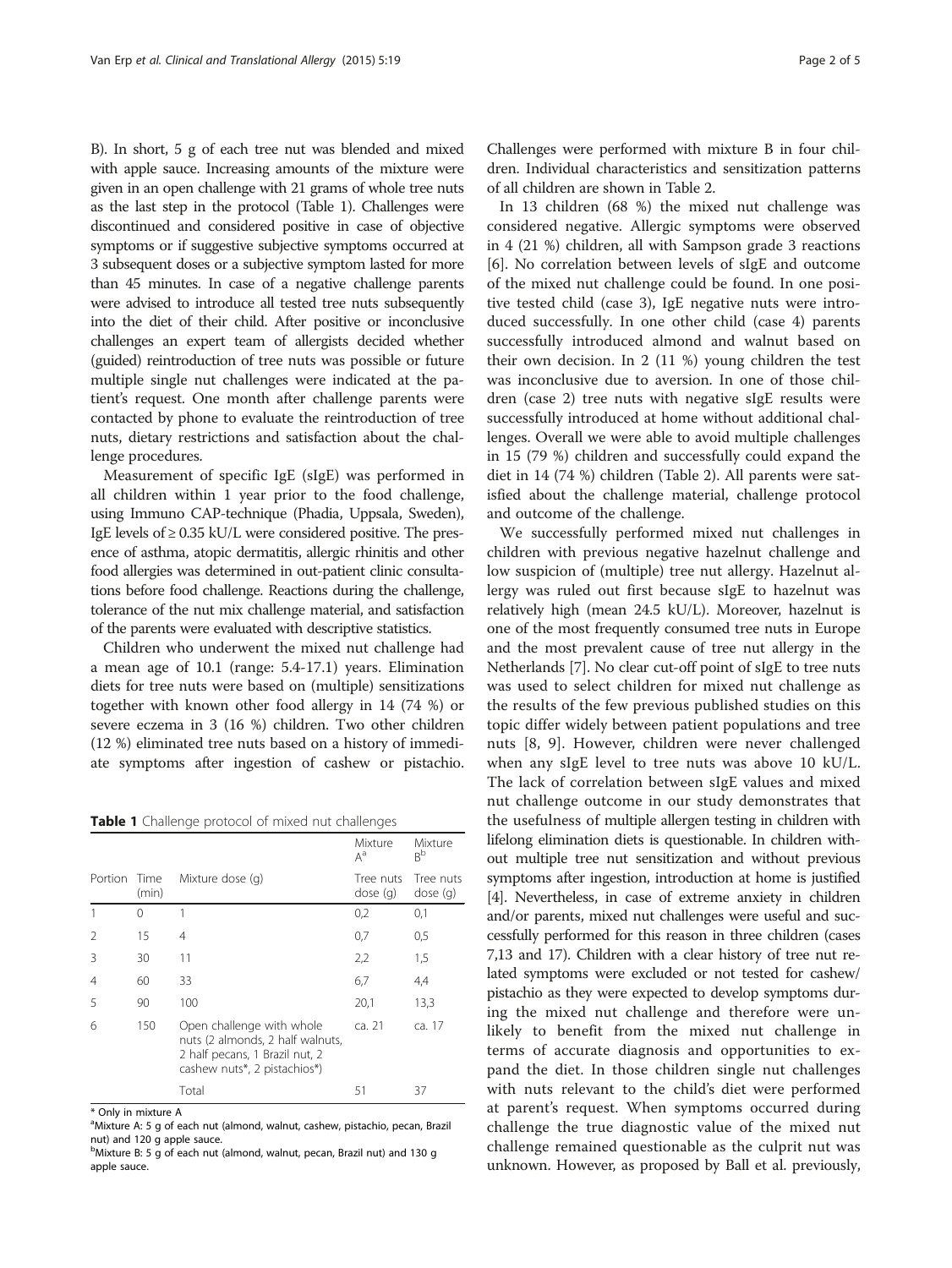|                |      | and peanut allergy                                            |   |      | pain, vomiting                                                                       |        | multiple challenges                                                |                  | nuts nuts                                |       |       |      |     |      |      |     |     |       |
|----------------|------|---------------------------------------------------------------|---|------|--------------------------------------------------------------------------------------|--------|--------------------------------------------------------------------|------------------|------------------------------------------|-------|-------|------|-----|------|------|-----|-----|-------|
| $\overline{2}$ | 6.6  | Multiple sensitization B<br>and reaction to 1 nut<br>(Cas S2) |   | 13.3 | Aversion                                                                             | $+/-$  | Suspected cas/pis<br>allergy introduction of<br>alm, bra, pec, wal | Alm              | Alm,<br>bra,<br>pec,<br>wal <sup>1</sup> | 0,2   | 0.0   | 0,9  | 0,0 | 1.1  | 0,2  | 0.0 | 0.0 | 0.0   |
| 3              | 15.2 | Multiple<br>sensitizationand<br>eczema                        | A | 20.1 | Rhino-conjunctivitis                                                                 | $^{+}$ | Suspected tree nut<br>allergy, introduction of<br>alm, bra, pec    | No.<br>nuts bra, | Alm.<br>pec                              | 10.4  | 76.0  | 21.8 | 0.3 | 1.2  | 2.1  | 0.1 | 0,3 | - 7.1 |
| $\overline{4}$ | 9.7  | Multiple sensitization A<br>and peanut allergy                |   | 6,7  | Rash, urticaria, conjunctivitis,<br>sensation of throat tightness,<br>abdominal pain | $^{+}$ | Tree nut allergy,<br>multiple challenges                           | No<br>nuts       | Alm,<br>$\text{wal}^2$                   | 19,6  | 37,0  | 15,5 | 2,7 | 7,9  | 7,8  | 1,5 | 0,3 | 1,2   |
| 5              | 9.4  | Multiple sensitization A<br>and other food<br>allergy         |   | 2,2  | OAS, rhino-conjunctivitis,<br>vomiting                                               | $^{+}$ | Tree nut allergy,<br>multiple challenges                           | No.              | <b>No</b><br>nuts nuts                   | 50,0  | 101,0 | 74,0 | 0,4 | 2.7  | 4.1  | 0,2 | 0,3 | 0,3   |
| 6              |      | 5.4 Multiple sensitization A<br>and other food<br>allergy     |   | 6,7  | Rash, rhino-conjunctivitis,<br>angioedema, vomiting                                  | $^{+}$ | Tree nut allergy,<br>multiple challenges                           | Alm Alm          |                                          | 1.7   | 5.0   | 2,3  | 0,2 | 2.3  | 3.3  | 0.0 | 0,5 | -0.6  |
| $\overline{7}$ | 8    | Multiple sensitization A<br>and other food<br>allergy         |   |      |                                                                                      |        | Introduction all nuts                                              |                  | Alm None                                 | 37,0  | 73,0  | 32,8 | 0,5 | 0.0  | 0.0  | 0.1 | 0,1 | 0,0   |
| 8              | 11.4 | Multiple sensitization B<br>and reaction to 1 nut<br>(Pis S5) |   |      |                                                                                      |        | Introduction tested nuts Ntn                                       |                  | No<br>nuts <sup>3</sup>                  | 0.0   | 0.0   | 2,0  | 0.6 | 12.0 | 23.7 | 0.4 | 0.7 | -2,9  |
| 9              | 6.3  | Multiple sensitization B<br>and other food<br>allergy         |   |      |                                                                                      |        | Introduction tested nuts Ntn                                       |                  | No<br>nuts <sup>4</sup>                  | 14,1  | 101,0 | 19,7 | 0,3 | 7,3  | 10,8 | 0.0 | 0,8 | -2,8  |
| 10             | 15.4 | Multiple sensitization A<br>and peanut allergy                |   |      |                                                                                      |        | Introduction all nuts                                              | Ntn              | <b>No</b><br>nuts <sup>5</sup>           | 101.0 | 43.0  | 8,5  | 2,4 | 0.4  | 0.6  | 0.1 | 0,9 | -1,9  |
| 11             | 10.  | Multiple sensitization A<br>and peanut allergy                |   |      |                                                                                      |        | Introduction all nuts                                              | No<br>nuts       | None                                     | 7,9   | 2,3   | 2,3  | 2,5 | 1.1  | 1.6  | 1.0 | 1.8 | 2,1   |
| 12             | 9    | Multiple sensitization A                                      |   |      |                                                                                      |        | Introduction all nuts                                              | No.              | None                                     | 56,0  | 101,0 | 87,0 | 7,0 | 1,2  | 1,0  | 0,9 | 0.7 | 0,3   |

A - Introduction all nuts No

Symptoms **Outcome Conclusion & advice** Pre

Tree nut allergy,

6.7 Aversion with OAS, abdominal  $+/-$ 

diet Post diet

No

nuts

nuts

No

sIgE sIgE sIgE Grass Birch Haz sIgE sIgE sIgE Alm Cas Pis

0,5 1,5 13,1 1,1 3,0 1,2 0,4 0,6 0,4

None 11,3 1,4 0,5 0,3 0,3 0,6 0,2 0,2 0,2

None 101,0 101,0 101,0 7,4 1,6 2,5 1,2 2,9 2,6

19,0 17,8 8,6 0,3 0,8 1,0 0,4 0,0 0,1

sIgE

Bra Pec Wal sIgE sIgE

### <span id="page-2-0"></span>Table 2 Children who underwent a mixed nut challenge

Mix Max dose (g)\*

Case Age Reason for long (yrs) elimination diet

1 6.5 Multiple sensitization A

and peanut allergy

sensitizationand

13 9,8 Multiple

eczema 14 9,7 Multiple sensitization A and peanut allergy - Introduction all nuts No nuts 15 8 Multiple sensitizationand eczema A decree and the intervention of the Introduction all nuts nuts nuts<sup>6</sup> No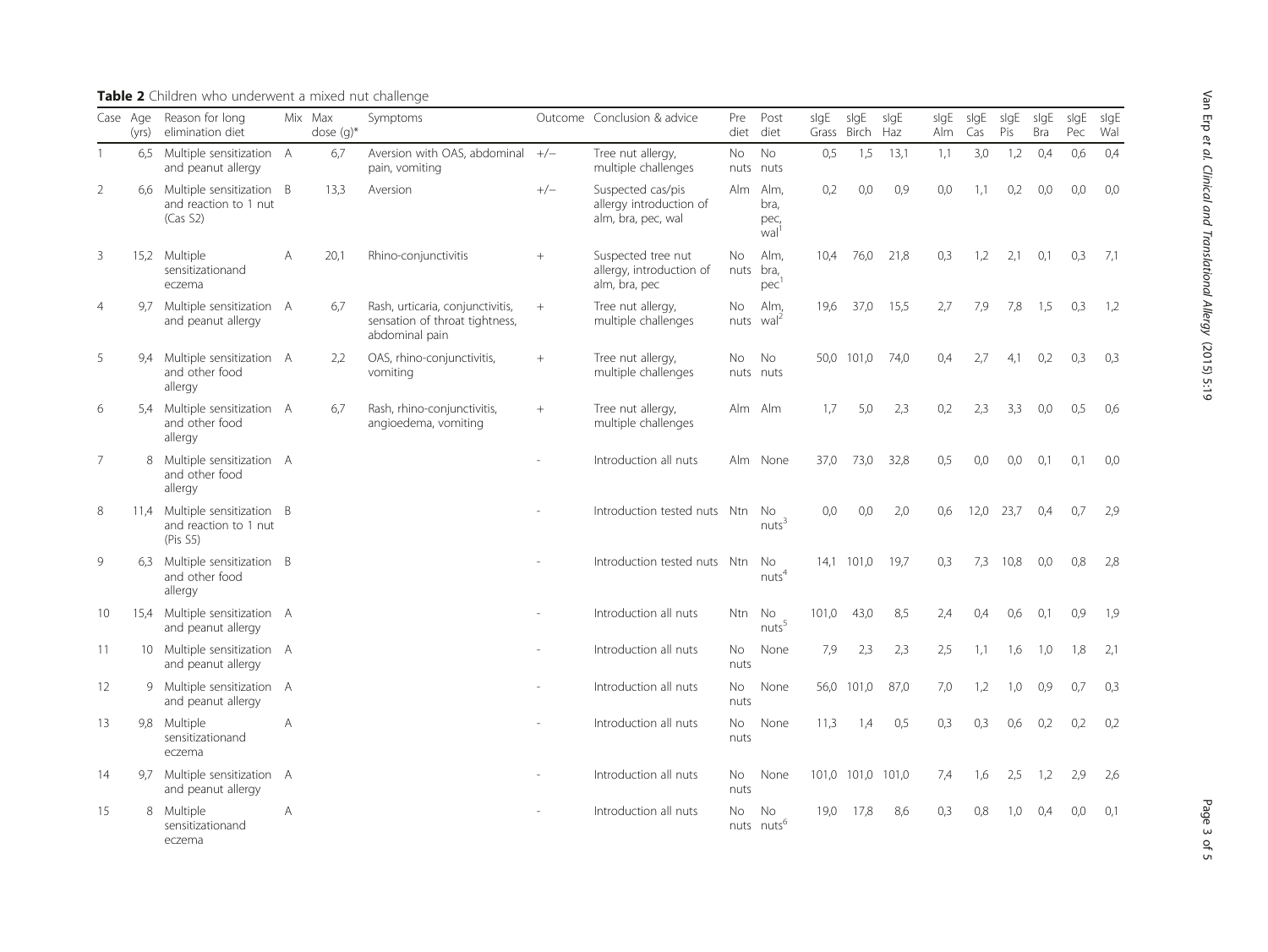## Table 2 Children who underwent a mixed nut challenge (Continued)

| 16 |     | Multiple sensitization A<br>and peanut allergy        | $\sim$ | Introduction all nuts       | Ntn         | None                           | 16,0 | 36,0  | 27,9  | 2,3 | 1,8 |      |     | 0,2 | 0,4   |
|----|-----|-------------------------------------------------------|--------|-----------------------------|-------------|--------------------------------|------|-------|-------|-----|-----|------|-----|-----|-------|
| 17 | 14. | Multiple sensitization A<br>and other food<br>allergy | $\sim$ | Introduction all nuts       | No.<br>nuts | None                           | 4.4  | 13,2  | 7,2   | 0,3 | 0,1 | 0,2  | 0,1 | 0,2 | -0.3  |
| 18 | 10  | Multiple sensitization A<br>and peanut allergy        | $\,$   | Introduction all nuts       | <b>Ntn</b>  | None                           | 17,3 | 28,3  | 18.90 | 1,4 | 0,6 | 0,8  | 0.4 | 0,1 | - 0.1 |
| 19 | 2,5 | Multiple sensitization B<br>and peanut allergy        | $\,$   | Introduction tested nuts No |             | - No<br>nuts nuts <sup>4</sup> | 30,0 | 101,0 | 3.50  | 1,0 | 1/4 | 20,7 | 0,5 |     |       |

Alm, almond; Bra, Brazil nut; Cas, cashew nut; Haz, hazelnut; Ntn, no traces of nuts; Pec, pecan; Pis, pistachio; Wal, walnut

 $*$  Maximum dose in total grams mixed tree nuts<br>+, positive; -, negative; +/-, inconclusive

+, positive; –, negative; +/−, inconclusive<br><sup>1</sup>Introduction started based on negative sIgE results

<sup>2</sup>Introduction started by parents

<sup>3</sup>Introduction not started due to comorbidities of the child

<sup>4</sup>Introduction successful but preventive nut free diet due to possible cashew or pistachio allergy

5 Oral allergy symptoms after whole nuts

<sup>6</sup>Introduction not started, parents are used to diet due to other food allergies